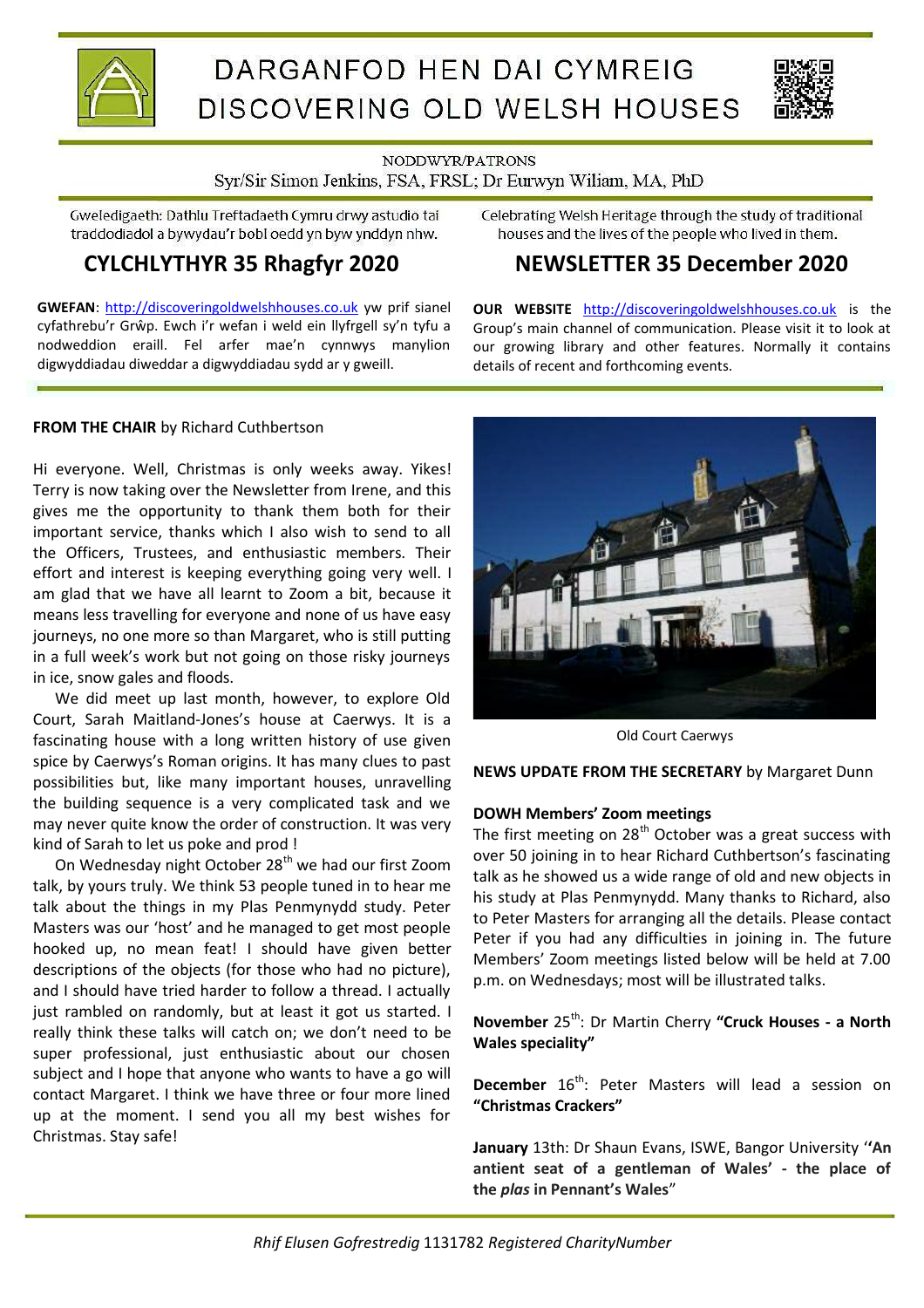**February** 17<sup>th</sup>: Zoe Henderson "Caerfallen - the History and **Renovation of an Elizabethan Farmhouse**"

**March** 10th: Janice Dale "**The Fifth Dimension Project - Images and Poetry of North Wales Houses"** 

April 14<sup>th</sup>: Peter Thompson "Some Houses in the **Townshippe of Llanaber, Merioneth"** 

Please do contact the Secretary if you are willing to offer a talk.



Plas Penmynydd Anglesey

#### **Covid 19**

We do hope that you are all keeping safe and in good health. At present there is no telling for how long we may be unable to visit houses and meet together socially, but most of us are so fortunate to be living in beautiful countryside rather than in an urban high rise flat. Branches can play a major role in offering a range of projects to interest members and diminish any boredom these wet winter days. So do inquire about what is on offer and what help can be given between Branches to get you started as well as what you can offer. Some members managed to book sessions in Record Offices before they were closed again. We look forward to their re-opening.

#### **Treasurer**

DOWH is still looking for a Treasurer to succeed John Townsend next April. With only one active project this and probably next financial year, the role should usually take about half an hour a week. Contact the Secretary if you or a friend would like more details.

### **Newsletter Editor**

Terry Williams is now our Newsletter editor. As you will know, until branches are able to start meeting together, we are asking someone from each Branch to write a 350-400 word item on something related to DOWH for each

Newsletter. Many thanks to those who have contributed to this December edition. Copy is needed by  $1<sup>st</sup>$  February 2021 for the March Newsletter; Branch reps will be arranging who will be preparing their item, preferably plus a photo/drawing, to be sent to Terry.

# **Key points from the 3rd November trustees meeting**

**Branches** are hoping to offer a wider range of activities in the New Year, and the Reps would like to know what YOU would like to be on offer. As was said in the summer newsletter, the Branches are currently leading the work of DOWH by encouraging local members to find something interesting to undertake, especially over the coming winter. Help is available - we have a range of experts and many online resources available. Some are completing unfinished research and others are starting something new.

There are some changes to **Branch names** from the New Year. The Snowdonia Branch will return to being the **Caernarfonshire Branch** and the North East Wales branch will be the **Flintshire Branch.** Those in Wrexham UA can join in with any Branch activities. We hope to hear from someone who may be interested in leading a **Wrexham Branch.**

#### **Parishes Project**

At present, Branches vary in the amount of progress being made. DOWH will be using these results to help identify future priorities, and so hope that in the New Year additional parishes will be checked online and/or by small socially distanced exploratory walks.

#### **DOWH Houses Management Spreadsheet**

Good news here as Jane Parry-Evans will be starting on this project in November and plans to complete it by summer 2021. Once the checked details of each house visited since 2008 have been entered, this will become a crucial tool to aid planning and prioritising future research and activities.

**DOWH Executive committee** now meets on Zoom monthly and the **trustees and Branch Reps** will meet every 3 or 4 months. Please forward suggestions and comments via your Branch Reps who have the full minutes. Some Reps circulate relevant summaries to Branch members, so do ask if you are interested.

#### **Information which may be of interest to members**

#### **NLW Wiki Photos Project**

Here's a link to further information on the NLW project: https://blog.library.wales/wicipics/

See also the N.E.Wales Branch section below for some other useful web links.

PREIFATRWYDD – Mae'r tai a grybwyllir ar y wefan hon neu yn y Cylchlythyr hwn ac sydd â chysylltiad â DHDC yn breifat a dydyn nhw **DDIM yn agored i'r cyhoedd ar unrhyw adeg** PRIVACY – Houses mentioned on the website or in this Newsletter and /or linked with DOWH are private and are **NOT open to the public at any time**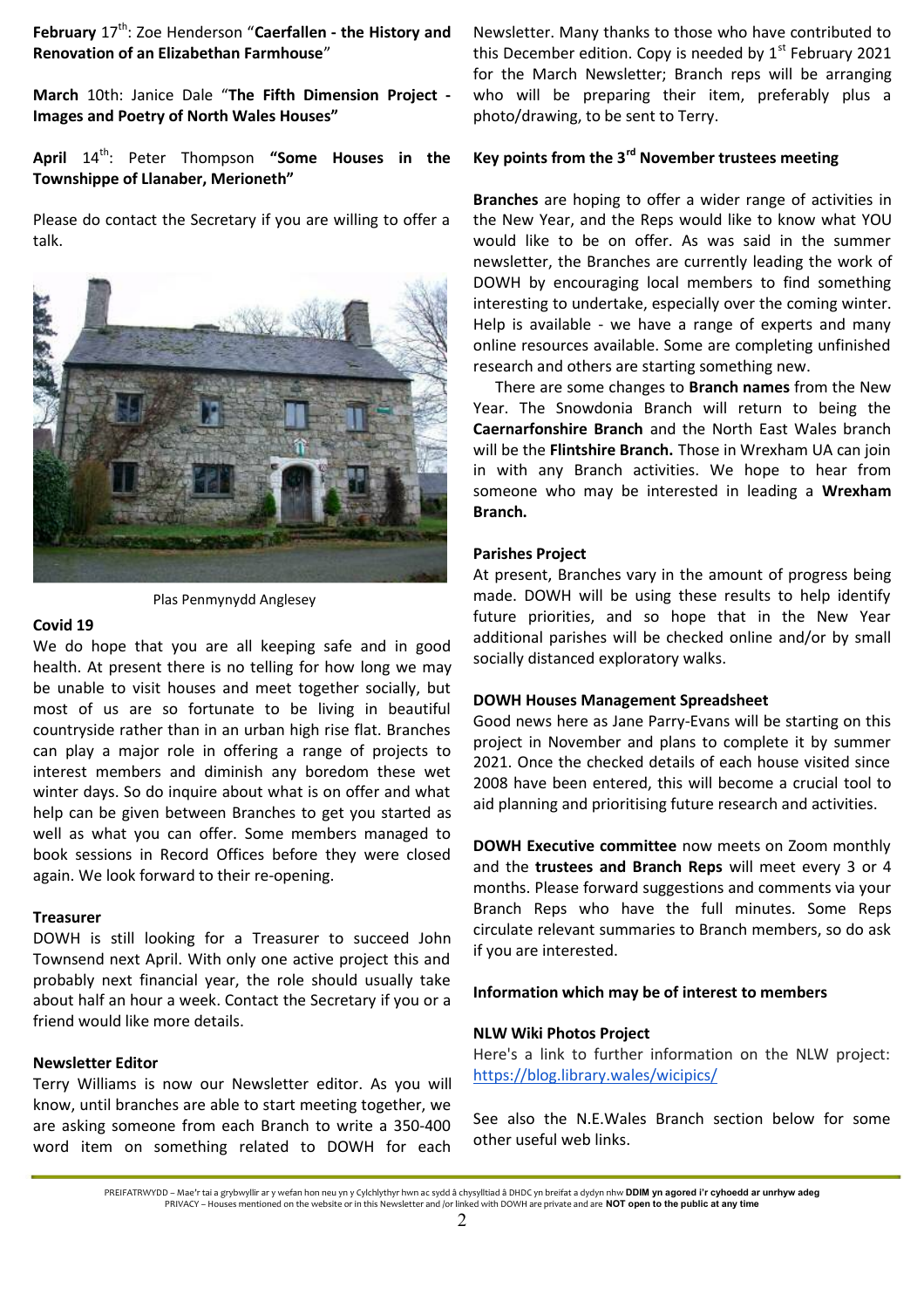#### **NEWS FROM THE BRANCHES**

## **CONWY BRANCH Report April - September 2020**  by Ann Morgan

Conwy Branch members have mostly been working on personal projects relating to their own families or community projects in their own local areas. Any buildings which people have focused on would not, in most cases, meet the DOWH Group's criteria because they are post-1700 or have been extensively renovated. However, they do still have their own histories and importance to individual families or local communities. The research methodology is the same as for much older buildings although using just online resources has inevitably limited the process.

As soon as the Archives re-opened, it was possible to resume work on two houses in the Conwy valley which had had to be put on hold when lock-down was first imposed. Now, unfortunately, with the latest restrictions in place, the only Archives available to us are the newly relocated Conwy ones.

Apart from that, Branch members have been busy providing support to family, friends and/or neighbours. In regard to Discovering Old Welsh Houses activities, our members are happy to wait until normal business is resumed. The Zoom presentations may prove to be useful as an interim measure.

#### **House History visits**

by Ann Morgan and Gill Jones

Almost all of our house history visits have been very pleasant experiences. To our constant surprise we have been invited into farm houses and homes and offered tea and delicious homemade cakes - indeed, made to feel thoroughly welcome. We try to reciprocate at the following visit and offer jams and/or chutneys. Very rarely, things turn out quite differently!

One morning we went searching down some evernarrowing country lanes until we found our farmhouse. We drove in through the yard, splashing through the mud and manure and parked at the very end.

As we got out of the car, the smell hit us - we turned and saw the dead sheep. Holding our noses we headed down the drive to the front door. I walked to the open door, knocked, and waited - I could hear voices inside. From the corner of my eye I could see Gill about two meters back; we usually approach together - but the farmer and his wife were at the door - so I explained who we were and that we offered our research services free of charge should they be interested in having their house history done. But no, thank you, they were very busy. I turned to leave and almost tripped over a dead rat - that was why Gill had been standing two meters away!

We laughed all the way to the car, holding our noses to get in and drove out through the muck. "Well that was a dead end". We still laugh at the incident.

**Victorian building on Denbighshire side of Betws-y-coed**  By Tony Schärer, Conwy Branch



David Cox, *A Welsh Funeral*, Tate 4844, image © Tate released under Creative Commons CC-BY-NC-ND (3.0 Unported)

This version of the artist David Cox's famous picture *A Welsh Funeral* conveys the atmosphere in Betws-y-coed just before the railway arrived in 1860 (the station was built right across the foreground!). Behind the church lies a rocky hillside of bracken and heather, and my lockdown project has been to understand how a row of Victorian houses came to be built there between the date of this picture and 1900. Who were some of the characters involved, where did the money come from, and does anything remain of the landscape now cut through by the busy A 470?

The tithe map of 1840 shows that the road from Llanrwst had recently been diverted from the ford and stepping stones over the Conwy at Rhyd-y-creua to join the new Holyhead Road at Telford's Waterloo Bridge. It was along the upper side of this road that the new houses were built. The first of the 'developers' was William Griffith, an attorney at law from Llanrwst, who borrowed £400 from a local grocer (who'd returned from America) to buy Muriau Poethion farm. He soon had a new client who built one of the first 'Alpine style' houses in the area, with the steeply pitched roof and ornate gables in the Victorian gothic style. The new tenant at 'Myria' in 1851 was George Popkin, an aspiring artist and the son of a London lawyer. In the next few years more artists were attracted to Betws-y -coed, one family living in the cottage opposite the old Voelas Estate house at Rhyd-y creua, which was given a new turret and re-named "Castell pwt".

PREIFATRWYDD – Mae'r tai a grybwyllir ar y wefan hon neu yn y Cylchlythyr hwn ac sydd â chysylltiad â DHDC yn breifat a dydyn nhw **DDIM yn agored i'r cyhoedd ar unrhyw adeg** PRIVACY – Houses mentioned on the website or in this Newsletter and /or linked with DOWH are private and are **NOT open to the public at any time**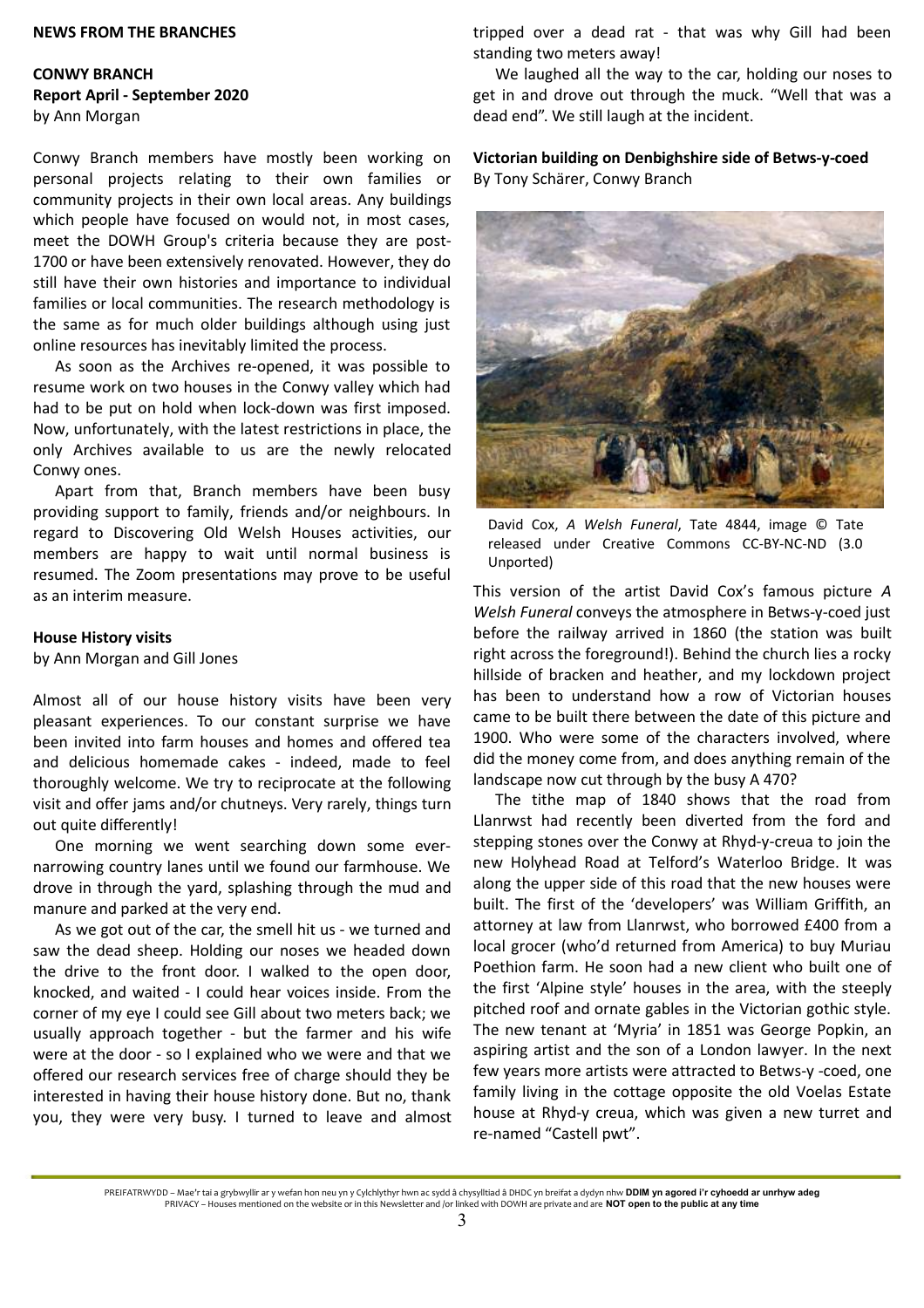These first artists moved amongst the farmers, lead miners, labourers and paupers who lived in the small farms and cottages on the lower side of the road. By 1861, some of the Capel Garmon glebe land on the hillside had been let for building and George Popkin had been driven away by the arrival of the railway. His successor at 'Myria Hall' was William Drury Lowe, ex- cavalry captain and heir to a Derbyshire estate, who came to consort with the artists and to establish the first plantation of newly popular larch trees on the hillside, with a network of paths to enjoy the views the precursor of the modern forestry which covers David Cox's view.

By 1881, more buildings had filled the vacant spaces. A row of semi-detached villas rose up near the now-named 'Plas Muriau'. There was a substantial house on part of the hillside's glebe land, and next door was the sixteen- roomed Park Hill house. The latter was lived in by a local Welsh Methodist minister, whose boarders included a resident artist, his large family, and two English lady visitors - surely a pre-cursor to the line of bed and breakfast signs along the road today.

## **ANGLESEY BRANCH**



Llethr Ddu

## **Report**

The Covid pandemic has severely curtailed the activities of the Branch and there is little to report. After two years of sterling service Sue Hurst will be stepping down as Branch Representative and Secretary in 2021. Any Branch members interested in taking over should liaise with Peter Masters.

## **DOWH and Local History**

by Peter Masters

One of the interesting things about the Discovering Old Welsh Houses project has not been just the dating of timbers or the building recording but the third piece of the jigsaw, the house histories. These valuable insights into the house's past involve more than just who built them and when, with their landholdings, but also who were in the household.

On a group visit to Henblas in 2014, among the many interesting things we learned was a tale of some unexpected visitors who turned up whilst the owners were away. Disappointed though they were, they did leave some interesting information. They were distant relatives, possibly from South Africa, being descended from Henrietta Dulcibella Evans of Henblas. Some research shows that she was born in 1834 on the 9<sup>th</sup> of December and baptised  $7<sup>th</sup>$ January 1835 in Llangristiolus. She had married in c.1859 Capt. John William Trefor of Llanbeulan, Llechylched, Anglesey, although strangely the marriage was in Cheltenham, Gloucestershire. In 1860 they were in Malta, as he was in the 22<sup>nd</sup> [Cheshire] Regiment who were stationed there at this time. The regiment disembarked in Malta on 22 June. Two of their children, Charles and John, were baptised in Malta in 1860 and 1863 respectively.

The name Dulcibella struck a chord and a check through my local village archives showed that in the genealogies and pedigrees there was a Dulcibella Evans of Llethr Ddu, LLanaelhaearn, Caernarfonshire. She was the daughter of William Evans [William ap Richard] and Margred Morgan of Henblas, Anglesey. Margred's father was given as Bishop Dr. Robert Morgan of Bangor who had bought the unexpired lease of the tithes of Llanddyfnan, Anglesey from the Bulkeley family. He managed to retain this parish when he was expelled from his other preferments during the Interregnum, and he was at this time living with the Lloyd family of Henblas, Llangristiolus. He married Ann Lloyd, daughter of William Lloyd, rector of Llaneilian c. 1620.

However, this history does not quite add up as Dr Robert Morgan died in 1673 and unless Margred was conceived from beyond the grave, (as she was not born until 1691), he



Henblas, Llangristiolus circa 1900

cannot have been her father. There was a daughter Margred born c.1645 but she married Edward Wynn of Bodewryd, Anglesey.

PREIFATRWYDD – Mae'r tai a grybwyllir ar y wefan hon neu yn y Cylchlythyr hwn ac sydd â chysylltiad â DHDC yn breifat a dydyn nhw **DDIM yn agored i'r cyhoedd ar unrhyw adeg** PRIVACY – Houses mentioned on the website or in this Newsletter and /or linked with DOWH are private and are **NOT open to the public at any time**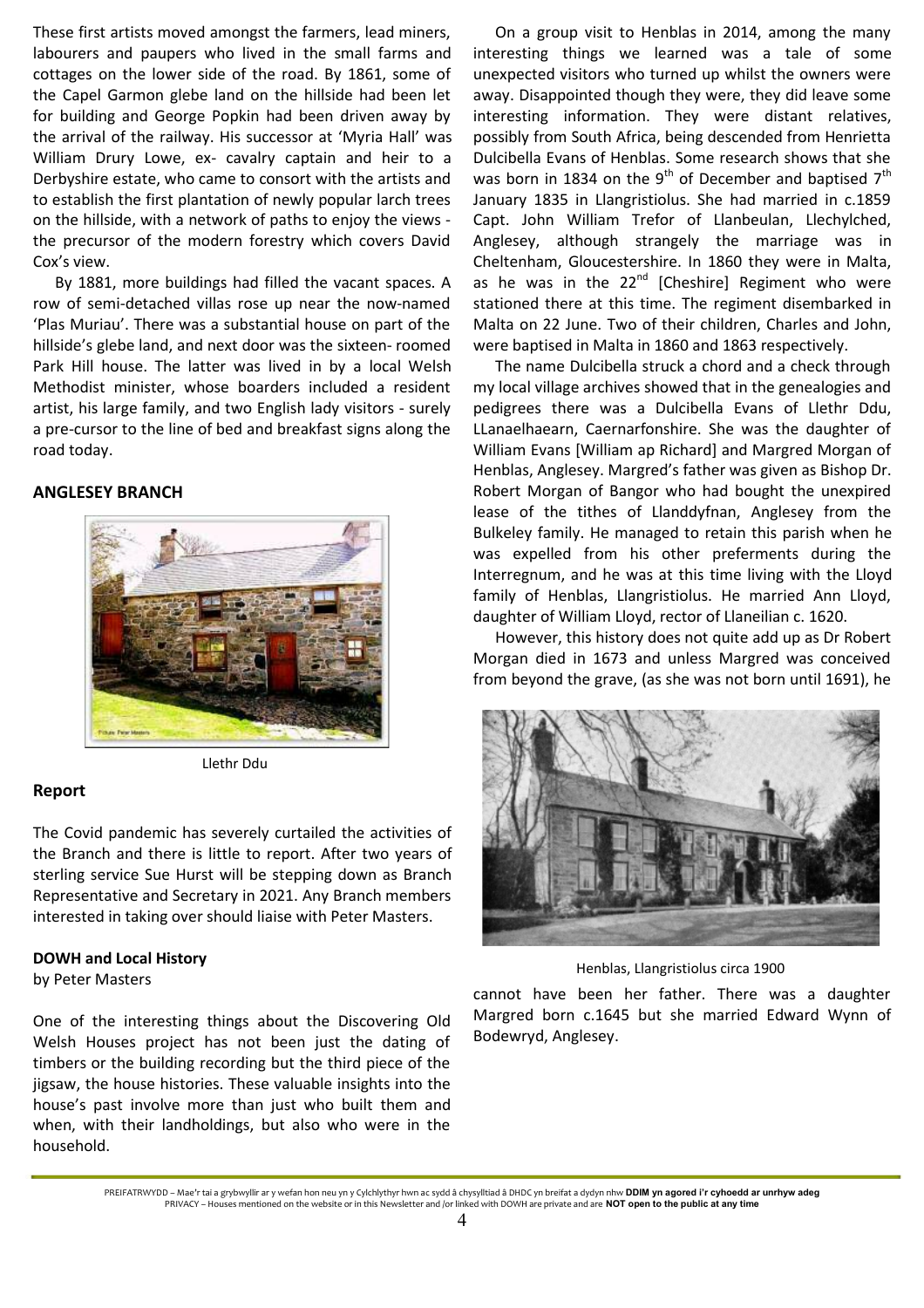When we look at Henblas, LLangristiolus, Anglesey we see that according to the pedigrees, one of Bishop Morgan's sons was William Morgan (b.1640) of Henblas. He married Doucle (Dulcibella) Jones c.1690. Their younger daughter



Henblas, Llangristiolus

Dulcibella died unmarried aged 64 in 1772 in Penmorfa. It was their elder daughter Margred who married William Evans of Llethr Ddu, Llanaelhaearn, Llŷn, in 1725. He bought with him Bodowyr, and the old Trefeilir inheritance. His great-grandfather married Anne Wyn of Brynkir, Dolbenmaen. Several parcels of land at Llethr Ddu were still owned by the Brynkir estate, which would account for the Llethr Ddu connection. Coming from Henblas to Llethr Ddu must have been a shock for Margred.

Just eight years later William is noted as Esquire, of Trefeilir when appointed High Sheriff in 1733. Their daughter Dulcibella Evans, although again given as of Llethr Ddu, was baptised in Trefeilir, Anglesey, in 1732 and according to the Parish Register she married Henry Rowlands of Porthllongdy, Llanbedrgoch on  $6<sup>th</sup>$  April 1763 with both being from this parish! Their daughter Dulcibella was baptized at Llanedwen, Anglesey, on 10<sup>th</sup> Aug 1766 but her parents are given as Rev. W. Rowlands and Dulcibella in the parish register. Sadly she seems to have died young.

So many Dulcibellas, so many untied knots! Henrietta Dulcibella Evans was a  $1<sup>st</sup>$  cousin twice removed of Dulcibella Rowlands. Henriettaís mother [Henrietta Evans, nee Warren] died at the grand age of 84 in 1889 and left an estate worth £2250-7s-2d [about £134,850 today].

#### **Madyn Dysw, Amlwch**

by Susan Hurst

This Grade II listed building lies, tucked away, to the southeast of Amlwch in north Ynys Môn. It was first listed in 1951 with amendments in 2000. Madyn Dysw is said to be one of the few houses remaining in Amlwch to pre-date the copper mines at nearby Mynydd Parys, which caused the main growth of Amlwch town. It is thought to date from the early  $17<sup>th</sup>$  century, on the site of an earlier house mentioned in rentals of the early C16th. It had a date stone (illustrated) of 1620. This was removed in the 1950s, when the house was

renovated, but unfortunately was subsequently broken and lost. The house had also been extensively remodelled and extended in the  $19<sup>th</sup>$  Century with the addition of a three storey block.

The rear wing (marked as 1 on the map), incorporated into the north-south range of the house, retains some of the fabric of an earlier building, including a sub-medieval doorway with chamfered jambs and a 4-centred head. At the time the date stone was lost, the house and attached former stables and coach house were modernised to create three dwellings.



AMLWCH. (2) Madyn-Dysw. 1620.



**MERIONETH BRANCH Report**  by Martin Cherry



Plas Meini Llanffestiniog

PREIFATRWYDD – Mae'r tai a grybwyllir ar y wefan hon neu yn y Cylchlythyr hwn ac sydd â chysylltiad â DHDC yn breifat a dydyn nhw **DDIM yn agored i'r cyhoedd ar unrhyw adeg** PRIVACY – Houses mentioned on the website or in this Newsletter and /or linked with DOWH are private and are **NOT open to the public at any time**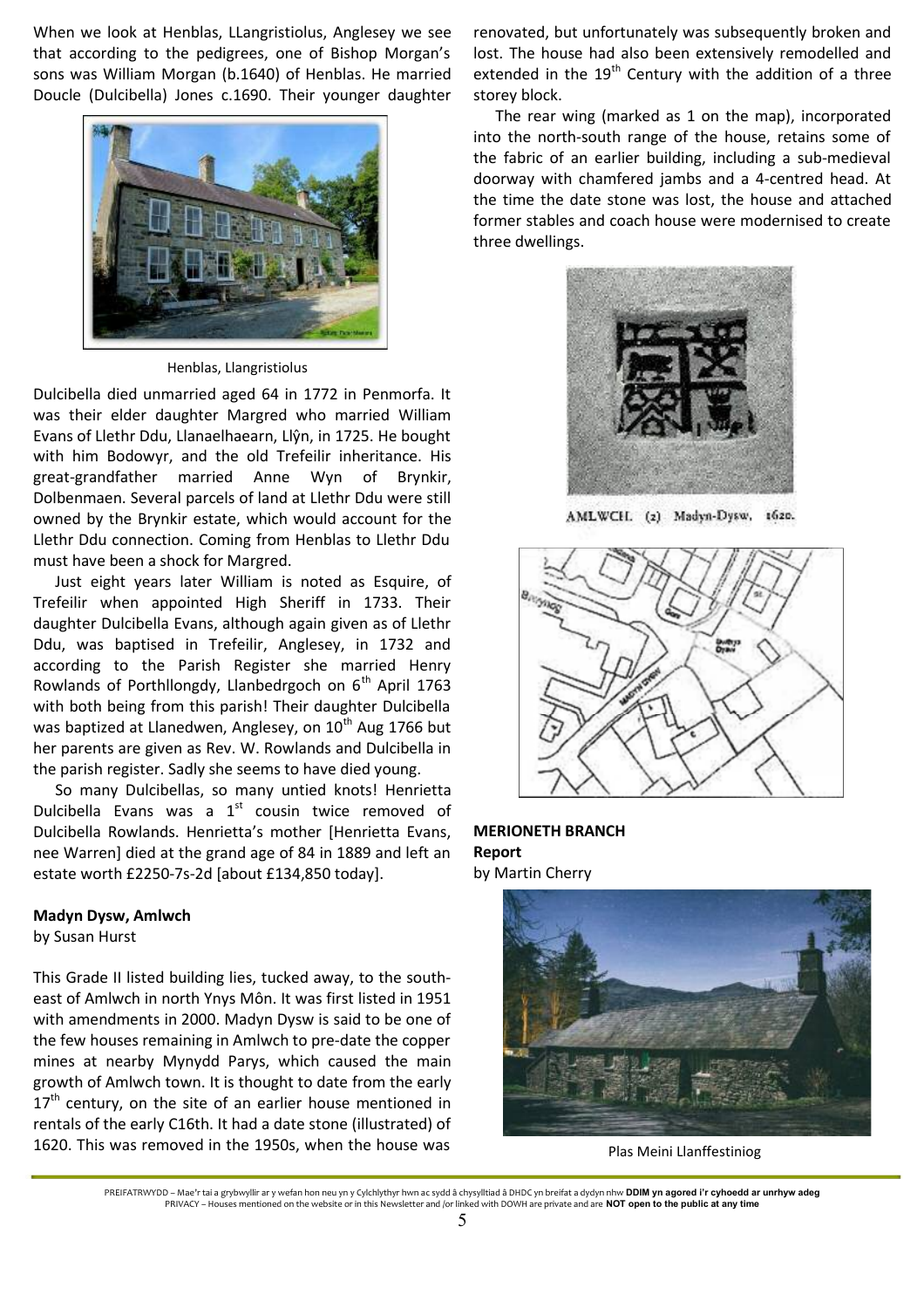As reported in the last newsletter a number of members have continued working on the parishes project and making occasional forays to see (usually unoccupied) houses. Small groups (never exceeding six!) sort out arrangements for themselves and it's sometime possible to combine a visit with a good country walk. Four of us ventured into the uplands above Llanegryn one crystal-clear autumn day to look at an unrecorded cruck house discovered by Gill Caves. The name Hafotty recalls its early function as a summer pasture for cattle or sheep. The house originally had two rooms, both open to the roof, the hall heated probably with a stack or smoke hood. A late-sixteenth century date is possible. At some point the hall was floored over and a stone wall inserted between the two rooms. At the time of the tithe assessment in 1844 the farm comprised around 78 acres of arable, pasture and meadow with 40 acres of sheepwalk and the 1841 census shows that it was farmed by Hugh Jones (aged 70) helped by three live-in servants. By 1887/8 there was a new farmhouse with agricultural buildings including a forge, which survives, once powered by a horse gin - the platform for the horse to make its



Plas Meini. One of two fireplaces in this Snowdonian semi.

endless rounds survives well as an archaeological feature. On another occasion, three of us carried out a building record of an interesting house near Llan Ffestiniog (Plas Meini) although working around builders and keeping our social distance was tricky. Its special interest lies in the fact that it appears to be a Snowdonian semi - with two separate houses divided by a substantial stone wall, each with two rooms to each floor and a large inglenook fireplace at the end adjacent to a spiral staircase set into the wall. The roof may be a replacement after a fire recorded in the documents. The two house parts are probably not coeval - Plas Meini was noted in the 1662 hearth tax as having a single hearth. A date of 1756 inscribed on one of the hearth beams along with daisy wheels and initials may indicate when it was extended. Because the house is one of several on the site it is difficult



Hafotty Llanegryn. Two pairs of full cruck trusses survive (one blade has fallen and the roof is not too stable!); this room was originally open but floored over when the wall behind our treasurer was built (see the socket holes for the joists).

to be sure which of the various people mentioned in the sources actually lived here.

Parish project work continues for Talyllyn, Llanelltyd, Trawsfynydd, Llanfrothen and Llandecwyn. The archives reopened briefly (you had to book and order your documents beforehand, so there's none of the fun of following things up while youíre there) but it has not been possible to resume our special branch mornings on one Wednesday a month - so the social contact, so important for group dynamics, is quite difficult to maintain.



*Drawing Courtesy Avis Reynolds*

**DENBIGHSHIRE BRANCH Report to October 2020**  by Janice Dale

PREIFATRWYDD – Mae'r tai a grybwyllir ar y wefan hon neu yn y Cylchlythyr hwn ac sydd â chysylltiad â DHDC yn breifat a dydyn nhw **DDIM yn agored i'r cyhoedd ar unrhyw adeg** PRIVACY – Houses mentioned on the website or in this Newsletter and /or linked with DOWH are private and are **NOT open to the public at any time**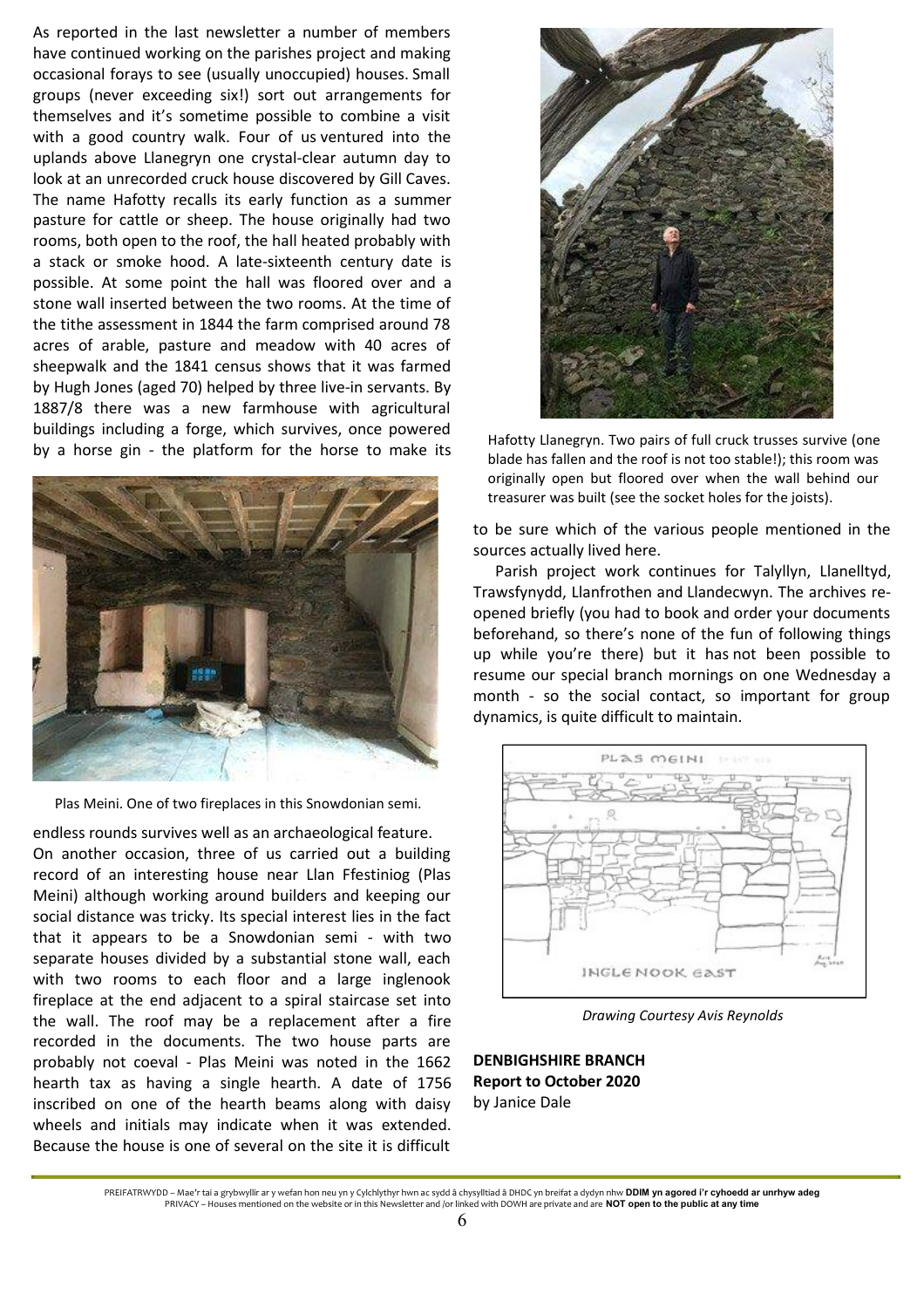The latest list of members with a Denbighshire address includes 36, plus 2 out of the county. The pandemic has severely limited activity. However, a 'further useful information sheet' was circulated in September.

The membership has been emailed about what they wanted to do going forward, so far with limited response, so some Denbighshire members were polled by telephone. They all liked the idea of video 'tours' of houses - as per the Chairmanís, of Plas Penmynydd. However, there is a problem with poor internet availability.

Not much is happening on the Parishes project. I have been typing up Llandderfel for one of our non-computer members, and I am working on Llandrillo. Again, there is, for some, a problem in this area with poor internet and consequent difficulty with access to online databases.



Betws y Coed view by Thomas Creswick, 1811-1869

#### **Picture This**

by Janice Dale

Following on from the work I did with the money from the Tesco Bags of Help grant  $5<sup>th</sup>$  Dimension, looking at images and poetry of the houses in North Wales], I treated myself to a book on the *The Betws y Coed Artists' Colony 1844- 1914*, by Peter Lord. I would recommend dipping into this book.

This area, including the Conwy valley, became a favourite area for artists and tourists, so much so that some of them came to live here, and by founding this colony, attracted even more artists to the area.

Although there are pictures of the area before the  $19<sup>th</sup>$ century, Betws was not recognised as a destination, rather it had been somewhere visitors just passed through on their way to Snowdonia to paint the 'rocks, cataracts and ruined castles'. It was only when the artist David Cox spent many summer months working in Betws y Coed that a number of fellow artists became attracted to this area.

The most important artist to be attracted to the area was Henry Clarence Whaite, who eventually set up home in the Conwy valley. His work and his commitment, along with that of colleagues, led to a collection of art which unfortunately has gone largely unnoticed. Their paintings, although somewhat romanticised, give an idea of the landscape and people who were living here. Many of these images can be found at www.digido.org.uk. The view above by Thomas Creswick, 1811-1869 is dated ca. 1835; it is entitled *A view along the street at Betws-y-coed showing women in Welsh costumes, mountains and a horse-drawn carriage.* 

# **N.E. WALES BRANCH Report to October 2020**

by Wally and Margaret Barr 20.10.2020

The two periods of lockdown have meant that getting access to archive material has been very difficult. But despite this, research has continued (mostly online) in the North East Wales Branch. One point of interest is that when Margaret Barr went to the Archives when they re-opened for one day a week at the end of September, the only other person there was another DOWH researcher - Jean Jones! Talking of Jean, here is an edited summary of her recent research on her house, the Old Post Office in Llanasa; this from Jean Jones:-

*The house history of the Old Post Office is still ongoing. I have established that the Baldwyn (alias Baudewin) family had substantial lands in Llanasa parish from about 1655. They owned my cottage until it was sold at auction in 1865, along with Henblas, several fields and other cottages.* 

*During the lockdown I found several graves belonging to my husband's family in the cemetery thanks to copies of the parish registers kindly lent to me by Irene Brightmer. I also found a tomb in the Church graveyard covered in ivy, bindweed and nettles. This proved to be of a Vicar, Reverend Richard Lloyd and his wife Elizabeth. Rev Lloyd was Vicar in Llanasa from 1776.* 

Carys Biddle and Margaret Barr have been looking at the censuses for nos. 1 and 2 Water Street, Caerwys, the timbers of which have been dendro-dated by the ODL to 1465. During the nineteenth century it was one residence called 'Canol y Dre'. As its name implies, it was right in the middle of the town with the local veterinary surgeon living there for over 40 years. In 1861 the family had their own groom and dairy maid.

Margaret Barr has also looked at the censuses for the Old Court in Caerwys, home of Sarah Maitland-Jones, a DOWH member. The picture here is very different to Canol y Dre, with new people running the Cross Foxes Inn as it was then, every census. In 1851 the Innkeeper appears to have been a 16-year-old girl!

Work on the house history of Terfyn, near Trelawnyd draws to a close with another visit to the archives necessary

PREIFATRWYDD – Mae'r tai a grybwyllir ar y wefan hon neu yn y Cylchlythyr hwn ac sydd â chysylltiad â DHDC yn breifat a dydyn nhw **DDIM yn agored i'r cyhoedd ar unrhyw adeg** PRIVACY – Houses mentioned on the website or in this Newsletter and /or linked with DOWH are private and are **NOT open to the public at any time**